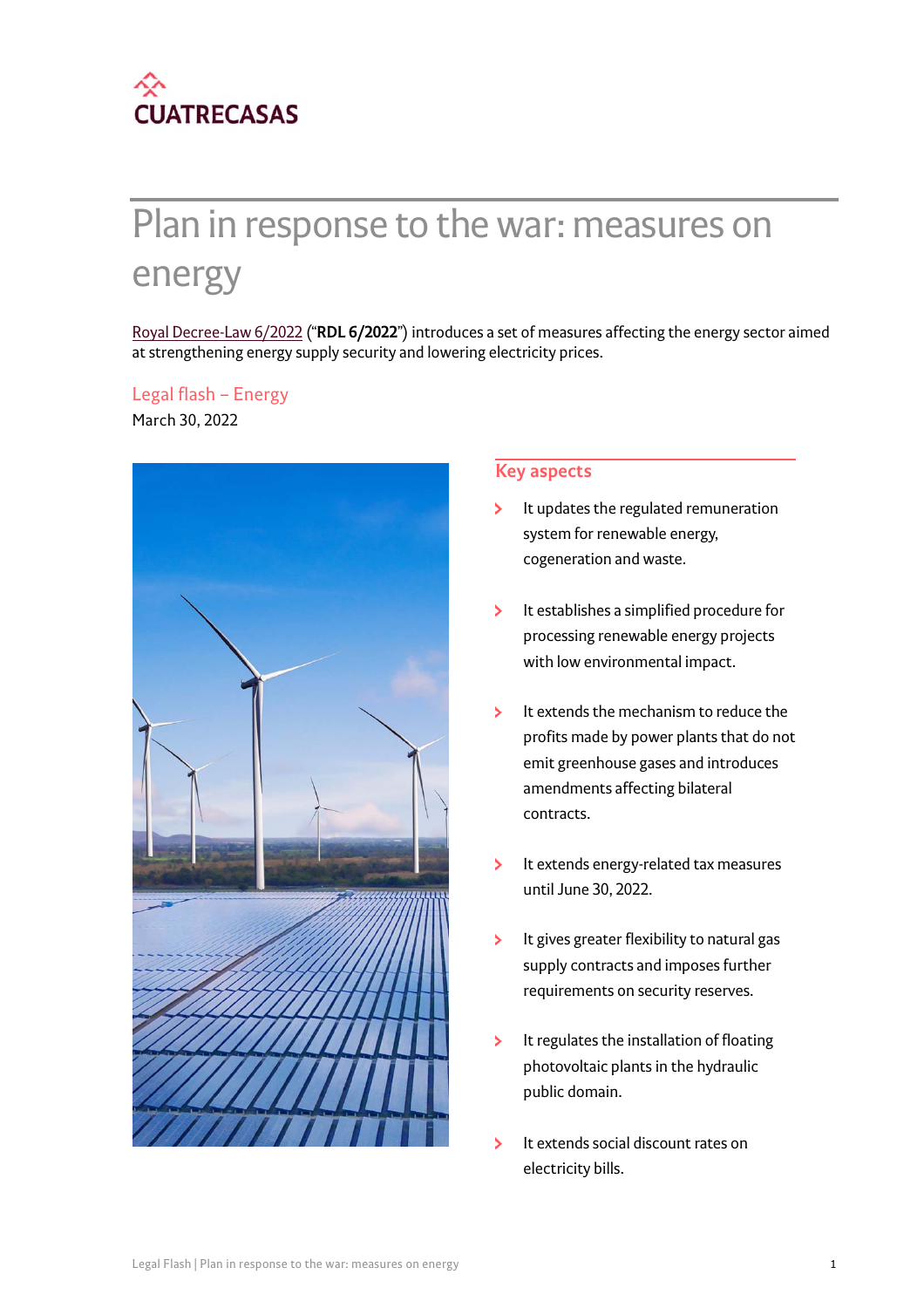

# **Update to the regulated remuneration system for renewable energy, cogeneration and waste (RECORE)**

 $\mathbf{S}$ **Update to the parameters of the specific remuneration system applicable in 2022***.*  Exceptionally, within two months from the entry into force of RDL 6/2022, the remuneration parameters established in [Order TED/171/2020](https://www.boe.es/boe/dias/2020/02/28/pdfs/BOE-A-2020-2838.pdf) will be updated by ministerial order, to be applied to the regulatory period starting on January 1, 2020. This update will apply regardless of the update foreseen for the regulatory three-year period between January 1, 2020 and December 31, 2025.

To apply the updating methodology, the regulatory three-year period from January 1, 2020 to December 31, 2022, will be split into two regulatory half-periods: the first, from January 1, 2020 to December 31, 2021; and the second, from January 1, 2022 to December 31, 2022. The market price will be estimated for 2022, 2023 and 2024, calculated as the arithmetic mean of the quotes of the annual futures contracts traded on the electricity futures market operated by OMIP during the second half of 2021. An adjustment is also made for deviations of the market price for 2020 and 2021.

The approved remuneration parameters will be applicable from January 1, 2022. The Spanish Markets and Competition Commission ("**CNMC**") will settle the amounts resulting from applying those remuneration parameters to each facility from the first settlement for which the values are available, and it will make the corresponding adjustment to the difference between the updated remuneration values and the amounts already paid as provided under Order TED/171/2020 in the following settlements, including any collection rights or payment obligations that may arise, which will be attributed to the 2022 financial year.

 $\mathbf{S}$  **Adjustment mechanism for deviations of the market price**. The adjustment mechanism for deviations in the market price, regulated under article 22 of [Royal Decree](https://www.boe.es/eli/es/rd/2014/06/06/413/con)  [413/2014](https://www.boe.es/eli/es/rd/2014/06/06/413/con), will not apply to energy generated in 2023 and subsequent years, as the deviations would affect the update of the remuneration parameters for the regulatory three-year period between January 1, 2026, and December 31, 2028. The Spanish government will amend Royal Decree 413/2014 to adapt it to this forecast. Also, article 22.1 of Royal Decree 413/2014 is amended to provide greater certainty to plant owners, specifying the period to be taken into account to estimate the market price based on OMIP futures.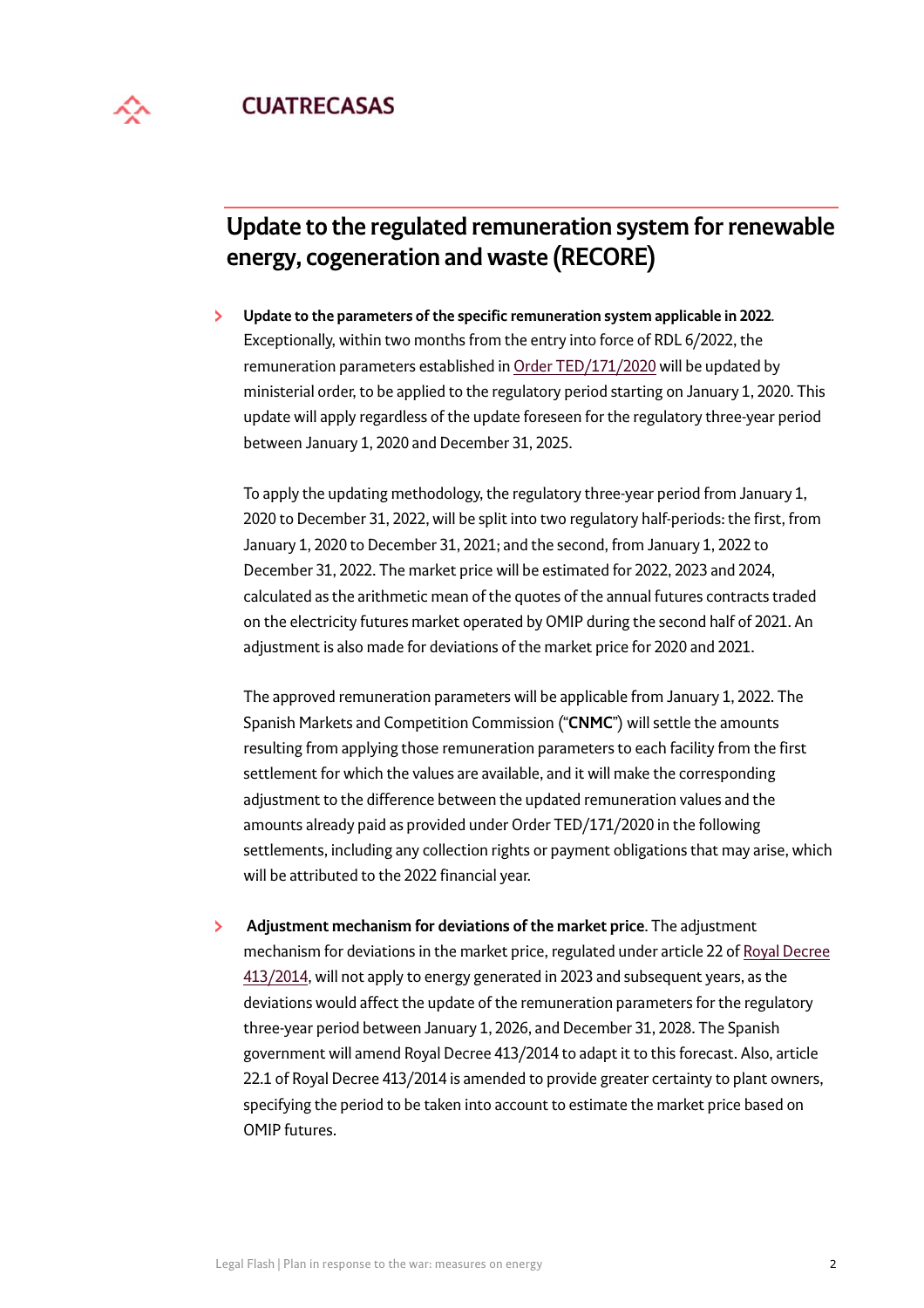

 $\mathbf{S}$ **New methodology for updating remuneration for the operation of plants whose operational costs mainly depend on the price of fuel**. By ministerial order and within two months from the entry into force of RDL 6/2022, a new methodology will be approved to update the remuneration for the operation of plants whose operational costs mainly depend on the price of fuel, as provided under article 20 of [Royal Decree](https://www.boe.es/eli/es/rd/2014/06/06/413/con)  [413/2014](https://www.boe.es/eli/es/rd/2014/06/06/413/con).

# **Measures to streamline procedures for renewable energy projects**

- У **Procedure to determine the environmental impact of renewable energy projects***.*  Applications for administrative authorization of renewable energy projects submitted by developers before December 31, 2024, will be subject to a simplified procedure to determine the environmental impact of these projects, provided they meet all the following requirements:
	- **Connection**: Projects using overhead power lines with a voltage not exceeding 220 kV and a length not exceeding 15 km, unless they cross developed land.
	- **Size**: (i) Wind projects with an installed capacity not exceeding 75 MW; (ii) solar photovoltaic projects with an installed capacity not exceeding 150 MW.
	- Location: Projects not located in the marine environment or in areas included in the Natura 2000 Network and that, on the date the developer submits the application for authorization, are located entirely in low- and moderately sensitive areas according to the "Environmental zoning plan for the implementation of renewable energies" developed by the Ministry for Ecological Transition and the Demographic Challenge.

The environmental authority will draft the **environmental impact assessment report** within two months from the receipt of the documents required to process the application. This report will determine whether the project can follow the corresponding authorization procedure because it will not cause any observable adverse effects on the environment or, failing that, it will be subject to the corresponding environmental assessment procedure.

Finally, from the viewpoint of the **transitional regime**, the above procedure will apply to all projects that meet the requirements, regardless of their processing status, as follows: (i) within 20 days from the entry into force of RDL 6/2022, project developers must send the required documentation and the executive summary to the environmental authority; (ii) if the project is being processed with the decisionmaking body, the latter will send the complete project, the extended environmental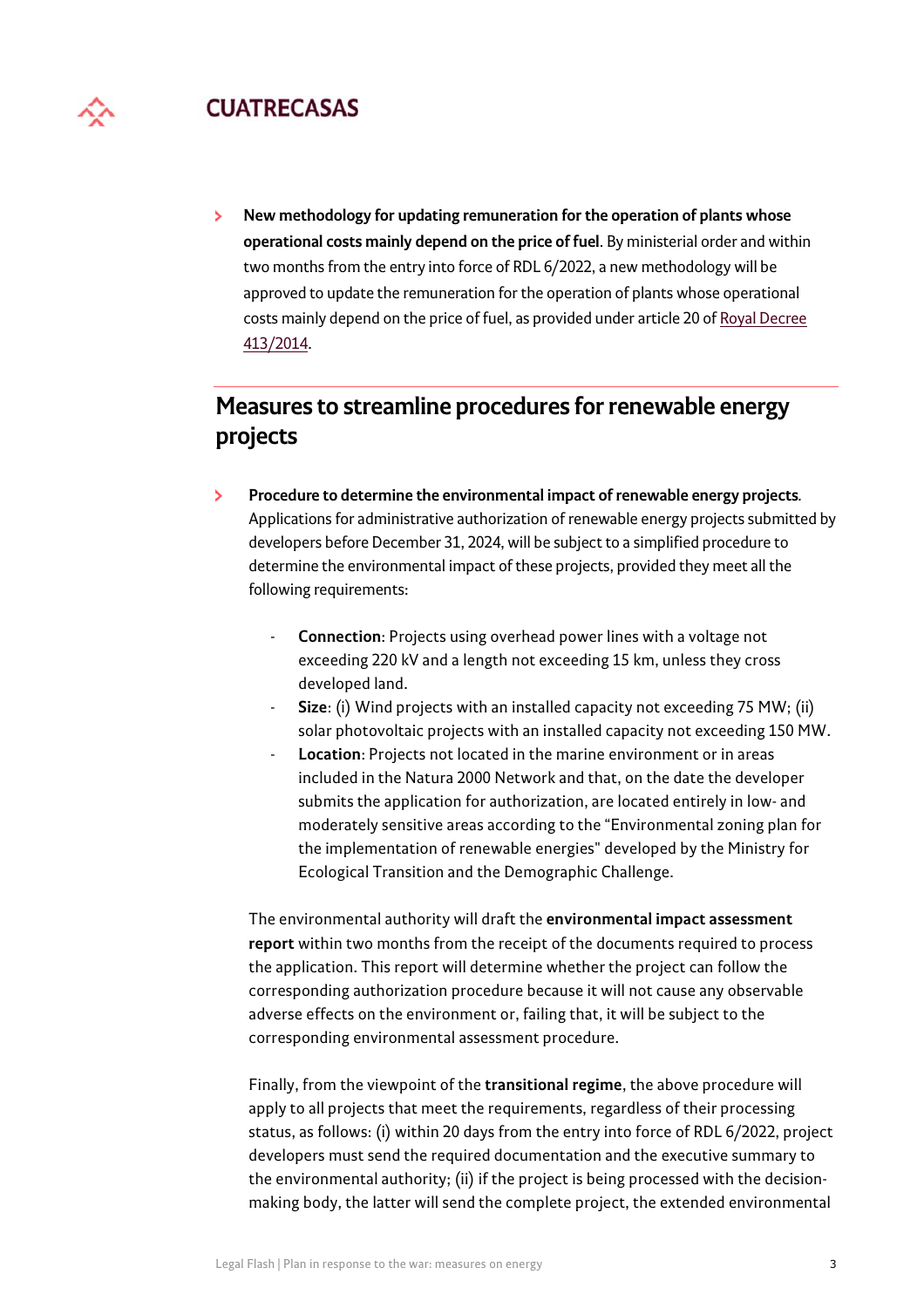impact assessment and, if applicable, the result of the procedures performed to the environmental authority within 10 days, and the environmental authority will continue processing the project as established for this new procedure; (iii) any formalities completed in the procedure to determine the environmental impact will be maintained if they may be included in the environmental assessment procedure that, owing to the resulting report, would have to be carried out under Act 21/2013.

 $\mathbf{\Sigma}$ **Simplified procedure to authorize renewable energy projects***.* Authorization procedures for renewable energy generation projects within the competence of the state that have obtained a favorable environmental impact assessment report and the developers of which have applied for the simplified authorization procedure before December 31, 2024, are declared urgent on the grounds of public interest.

Under this simplified procedure, (i) the processing and resolution of the prior authorization and building permit (as well as the declaration of public utility, if requested) will be carried out jointly; (ii) some procedures relating to the information and submission of the execution project to the different authorities will be combined, reducing them by half; and (iii) the public information procedure will also be reduced by half.

From the viewpoint of the **transitional regime**, developers whose applications for authorizations are under way and who are granted a favorable environmental impact determination report will benefit from the simplified procedure.

# **GHG and emission allowances**

**Targets to reduce the intensity of greenhouse gas emissions.** RDL 6/2022 establishes, У with effect from its entry into force, the target of reducing the intensity of greenhouse gas (GHG) emissions during the life cycle of the fuels and energy supplied in transport, referred to in Article 7a of [Directive 98/70/EC, of the European Parliament and of the](http://data.europa.eu/eli/dir/1998/70/oj)  [Council](http://data.europa.eu/eli/dir/1998/70/oj), relating to the quality of petrol and diesel fuels. This target involves the mandatory 6% reduction in GHG emissions of the life cycle, per unit of fuel and energy supplied in transport, compared to the EU baseline standard for these emissions in 2010, set at 94.1 gCO2eq/MJ, as specified in Annex II of [Directive \(EU\) 2015/652](http://data.europa.eu/eli/dir/2015/652/oj). This reduction is to be achieved through the use of biofuels, alternative fuels and by reducing flaring and venting at production sites. It also establishes indicative targets to reduce GHG emissions by up to 4%. Among these, 2% would be achieved through the supply of energy for transportation (such as the use of electric vehicles) and the use of technologies capable of reducing GHG emissions (such as carbon capture and storage). The remaining 2% would be achieved by acquiring credits under the Clean Development Mechanism defined in the Kyoto Protocol.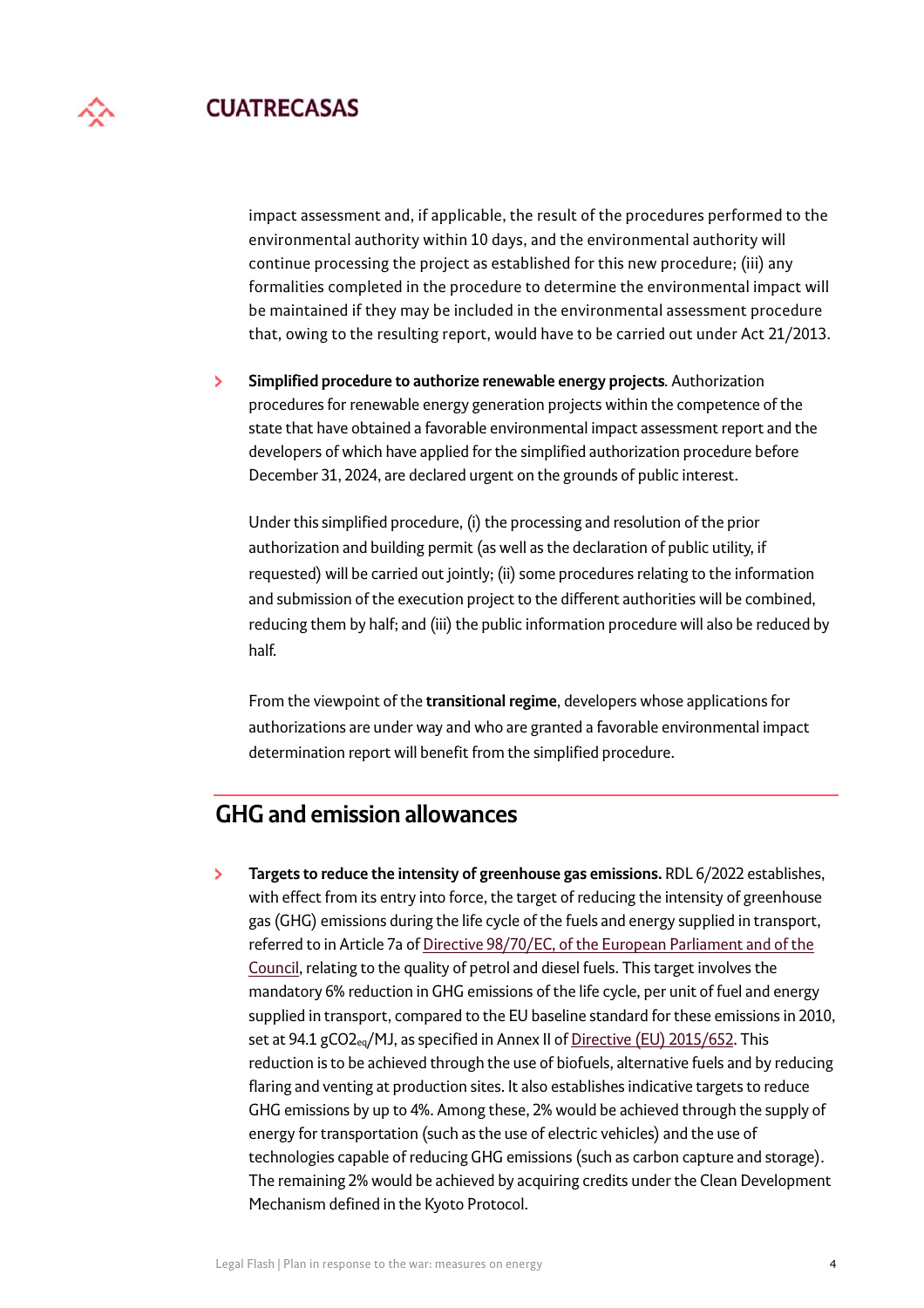

- $\mathbf{S}$ **Obligated parties**. Parties obliged to meet the targets to reduce the intensity of GHG emissions: (i) wholesale operators and retail distributors of petroleum products, (ii) consumers of petroleum products for any part of consumption not covered above, (iii) wholesale operators and retail suppliers of liquefied petroleum gases ("**LPG**"), (iv) consumers of LPG for any part of consumption not covered above, (v) natural gas suppliers, and (vi) direct consumers in the market for any part of consumption not covered above.
- **Fuels and energy supplied in transport subject to the targets**. The targets to reduce  $\mathbf{v}$ GHG emissions apply to (i) fuels used to power road vehicles and non-road mobile machinery, such as inland waterway vessels and recreational craft when not at sea, railroads, and agricultural and forestry tractors; (ii) electricity for road vehicles; and (iii) biofuels for aviation use.
- ×. **Calculation method and reporting obligations**. [Royal Decree 235/2018](https://www.boe.es/eli/es/rd/2018/04/27/235/con) sets out the calculation method the obligated parties must use to determine the intensity of the GHG emissions of the fuels and energy supplied to assess the reduction achieved, as well as their reporting obligations.
- **Compensation for indirect costs**: The Ministry for Industry, Trade and Tourism has  $\mathbf{S}$ approved a €65 million credit supplement to finance the scheme to compensate indirect costs linked to the greenhouse gas emission allowance trading scheme for companies in specific industrial sectors and subsectors considered exposed to a significant risk of carbon leakage.

#### **Discount rates**

- $\mathbf{v}$ **Extension of applicable discount rates**. RDL 6/2022 continues to protect vulnerable consumers by extending until June 30, 2022, the discount rates for vulnerable and highly vulnerable consumers set respectively at 60% and 70% of the voluntary price for small consumers.
- ×. **Additional measures**. The regulation also introduces several significant additional measures to strengthen social protection, e.g., by simplifying the application process for discount rates and including new beneficiaries in the scheme. Specifically, the discount rates will benefit families and members of the same household by extending its scope to all recipients of the minimum living income who have a supply contract—taking as a reference the household unit instead of the family unit. RDL 6/2022 also extends the right of beneficiaries of discount rates on electricity bills to discount rates on heating bills. Those currently benefiting from discount rates are entitled to the subsidy until it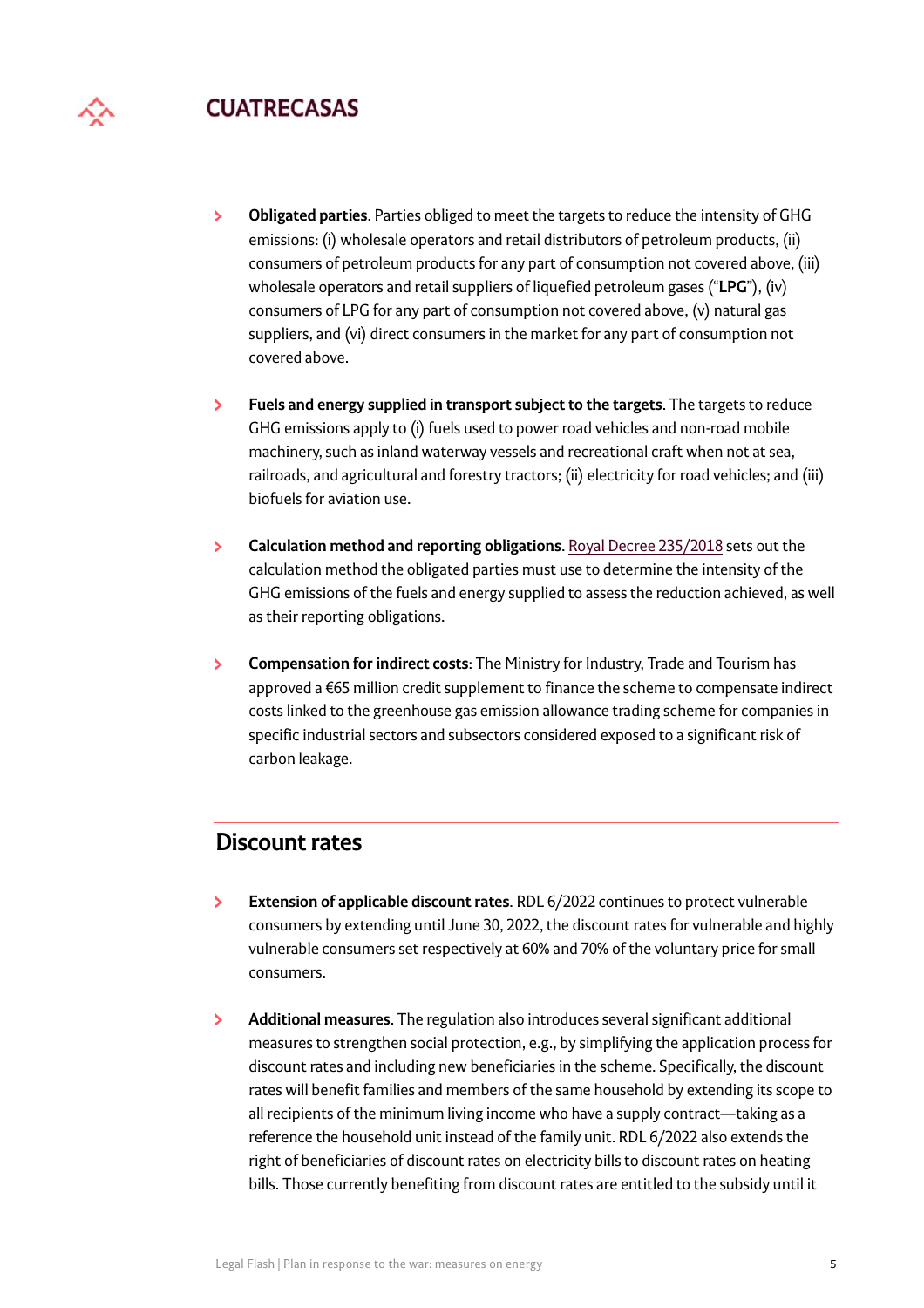expires. If, on that date, they still meet the requirements, it will be automatically extended for another two years. Moreover, beneficiaries applying for the discount rates under the new conditions will also be entitled to an automatic two-year renewal if they meet the necessary requirements. New applicants can submit the application for the new discount rates from March 31, 2022. Under RDL 6/2022, the reference suppliers are obliged to inform consumers about the new discount rates.

**Financing of discount rates**. The discount rates will be financed by (i) electricity  $\mathbf{v}$ suppliers; (ii) all parties involved in the electricity supply chain, including the production, transmission, distribution and supply of electricity; and (iii) direct consumers in the electricity market, as provided in the regulations.

# **Installation of floating photovoltaic plants in the hydraulic public domain**

- $\overline{\phantom{0}}$ **Floating photovoltaic plants**. Within the framework of promoting renewable energies, RDL 6/2022 regulates the installation of floating photovoltaic plants, understood as electrical energy production projects implemented in floating photovoltaic installations mounted on a floating platform and physically located in the hydraulic public domain. In contrast to onshore installations, RDL 6/2022 states that these plants, among other advantages, produce a higher energy yield owing to the cooling effects of the water, they reduce evaporation and do not require significant land preparation.
- У **Regulation**: Specifically, the regulatory framework applicable to the installation of these plants established in the Sixth Final Provision of RDL 6/2022, is set out in new article 77 bis of the [consolidated text of the Waters Act, approved by Royal Legislative Decree](https://www.boe.es/eli/es/rdlg/2001/07/20/1/con)  [1/2001](https://www.boe.es/eli/es/rdlg/2001/07/20/1/con). Under this precept, the installation of these plants will be granted a temporary concession for up to 25 years, including extensions.
- У **Monitoring programs**: However, as floating photovoltaic systems are relatively recent, making it difficult to know the environmental impact they may cause, the regulation addresses the need to establish monitoring programs to find out more about these installations.

# **Measures affecting the natural gas sector**

**Greater flexibility to supply contracts**: Under Royal Decree-Law 29/2021, in certain  $\overline{\phantom{1}}$ circumstances, consumers were able to modify their contracts (change the flow rate,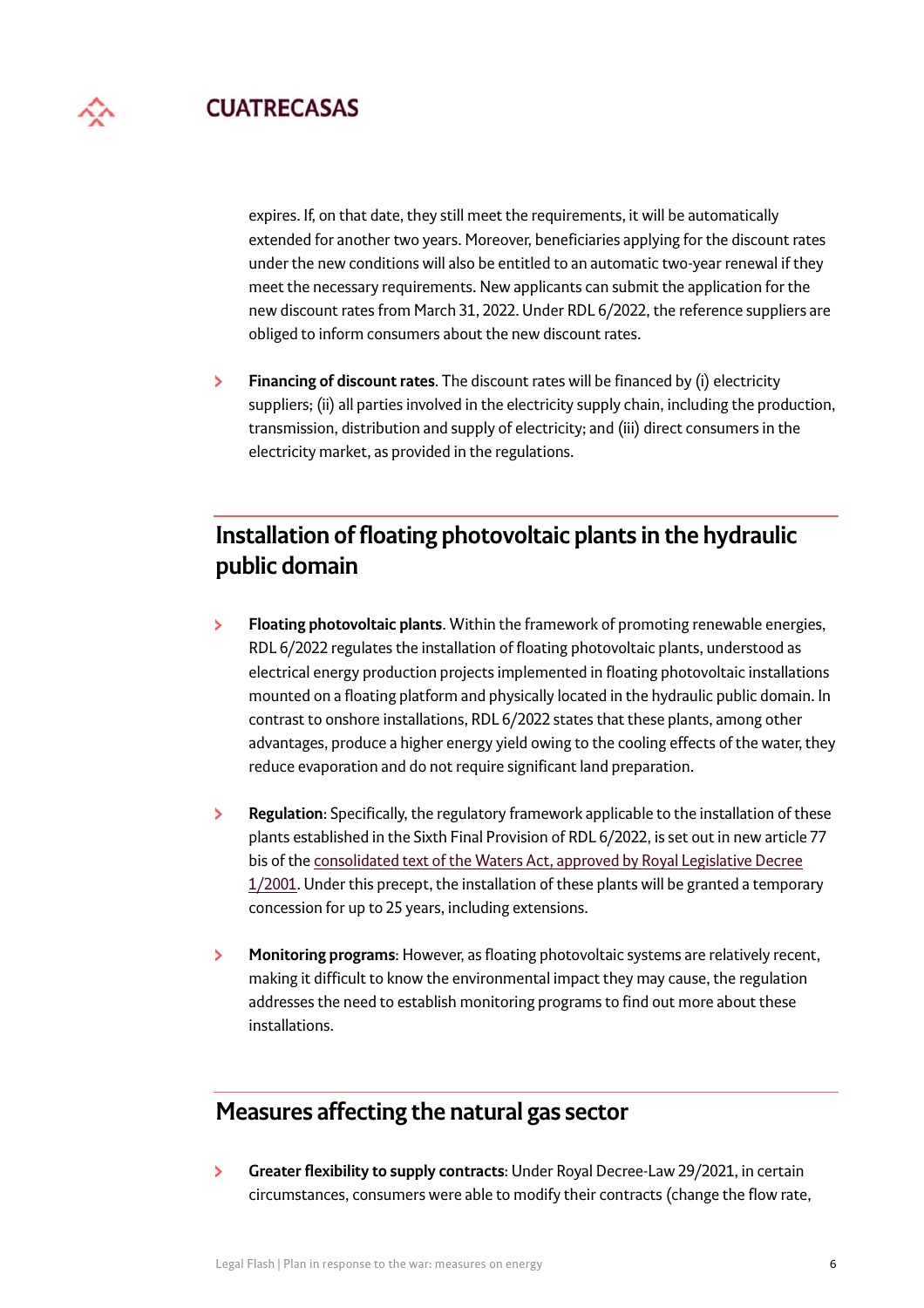lower the access tariff, and even terminate the contract), until March 31, 2022. These measures have now been extended until the quote of the daily product delivered the following day to the Virtual Balancing Point, as published by the Iberian Gas Market (MIBGAS), remains below 60  $\epsilon$ /MWh for ten consecutive daily trading sessions, and until no later than June 30, 2022. It includes forecasts on the limit of contract amendments allowed during this time.

- **Further requirements on security reserves imposed under [RD 1716/2004](https://www.boe.es/eli/es/rd/2004/07/23/1716/con)**: The  $\mathbf{v}$ obligation imposed on those involved in the natural gas sector to store a minimum stock is set at 27.5 days of firm sales or consumption. The minimum strategic security stock equivalent to 10 days of firm sales or consumption in the previous calendar year will be kept in underground storage facilities of the basic network. As well as the strategic stock, all parties obliged to store a minimum security stock of natural gas must have, in underground storage facilities, an operating stock with a gas volume equivalent to 10 days of firm sales or consumption in the previous calendar year. Finally, users must store, at least until November 1, a volume of gas equivalent to 7.5 days of firm sales or consumption in the previous calendar year.
- $\mathbf{S}$  **Specific rules on the use of basic underground storage.** From April 1, 2022, to March 31, 2023, the zero storage fee is applied for the directly allocated storage capacity necessary to meet the obligation imposed on users to store a minimum operating stock will be equivalent to 7.5 days of consumption or firm sales. The same zero fee (plus the premium resulting from the auction) is applied for the use of the capacity allocated in the auction of the annual product not destined to the storage of strategic or operational minimum security stocks of the system.

## **Renewable gas and hydrogen**

- **Renewable gas supply through separate pipelines**. The supply of renewable gases by  $\mathbf{E}$ means of pipelines and auxiliary installations that are separate and, therefore, not connected to the gas system, will be considered a general interest activity, except those related to the production of renewable gases and direct lines, as defined in article 78 of [Act 34/1998, on the hydrocarbons sector.](https://www.boe.es/eli/es/l/1998/10/07/34/con) Likewise, separate renewable gas pipelines are declared in the public interest for the purposes of compulsory expropriation and will not need to be included in hydrocarbon planning.
- **Procedures for pipelines**. The General State Administration will be in charge of  $\mathbf{E}$ procedures for isolated pipelines if they cross more than one autonomous region. If they only cross one autonomous region, the competent authority of that region will be in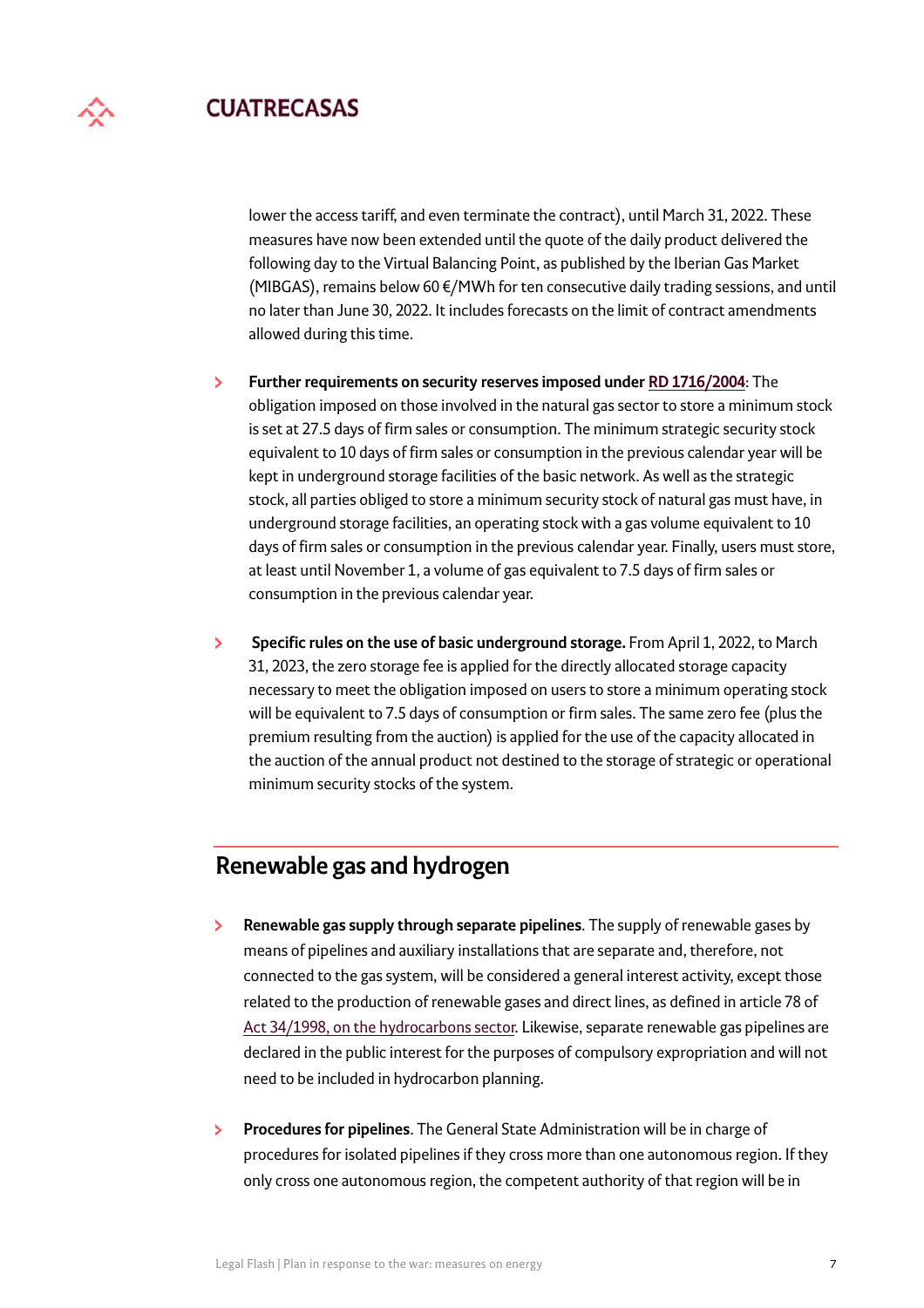charge of these procedures. In both cases, if the maximum operating pressure is greater than 16 bar, authorization will require a mandatory report from the CNMC and a mandatory and binding report from the General Directorate of Energy Policy and Mines of the Ministry for Ecological Transition and Demographic Challenge, if within the competence of the autonomous region. Likewise, hydrogen pipelines connected to electrolyzers powered by the electricity grid will also require a report from the electricity system operator.

- **Third-party access:** Third-party access to these facilities will be negotiated based on  $\mathbf{E}$ principles of transparency, objectivity and non-discrimination to ensure a reasonable profit rate for the holder, in accordance with an efficient and well managed company, and the CNMC may establish the access criteria, if appropriate.
- $\mathbf{S}$ **Remuneration:** These facilities will not accrue regulated remuneration and the income from negotiated access received by the holder will not have to be declared in the settlement procedure.
- $\mathbf{S}$ **Supply**: Companies that carry out supply activities must be registered as provided for natural gas suppliers and will be subject to applicable rights and obligations of natural gas suppliers, except the obligation to store a minimum security stock for the supply of renewable gases. This activity is considered compatible with the supply of natural gas and electricity, and will be subject to accounting separation.

### **Storage facilities**

Storage facilities that are directly and indirectly connected to single or hybrid  $\mathbf{S}^{\pm}$ transmission and distribution networks will be subject to the same treatment as electricity generation facilities as regards the requirement for and processing of administrative authorizations, as well as for the purposes of their registration in the Administrative Registry of Electric Power Generation Plants (*Registro Administrativo de Instalaciones de Producción de Energía Eléctrica*).

# **Measures relating to grid access and release of capacity tendering procedures**

 $\overline{\phantom{0}}$ **Release of capacity at nodes reserved for tenders to boost self-consumption.** Under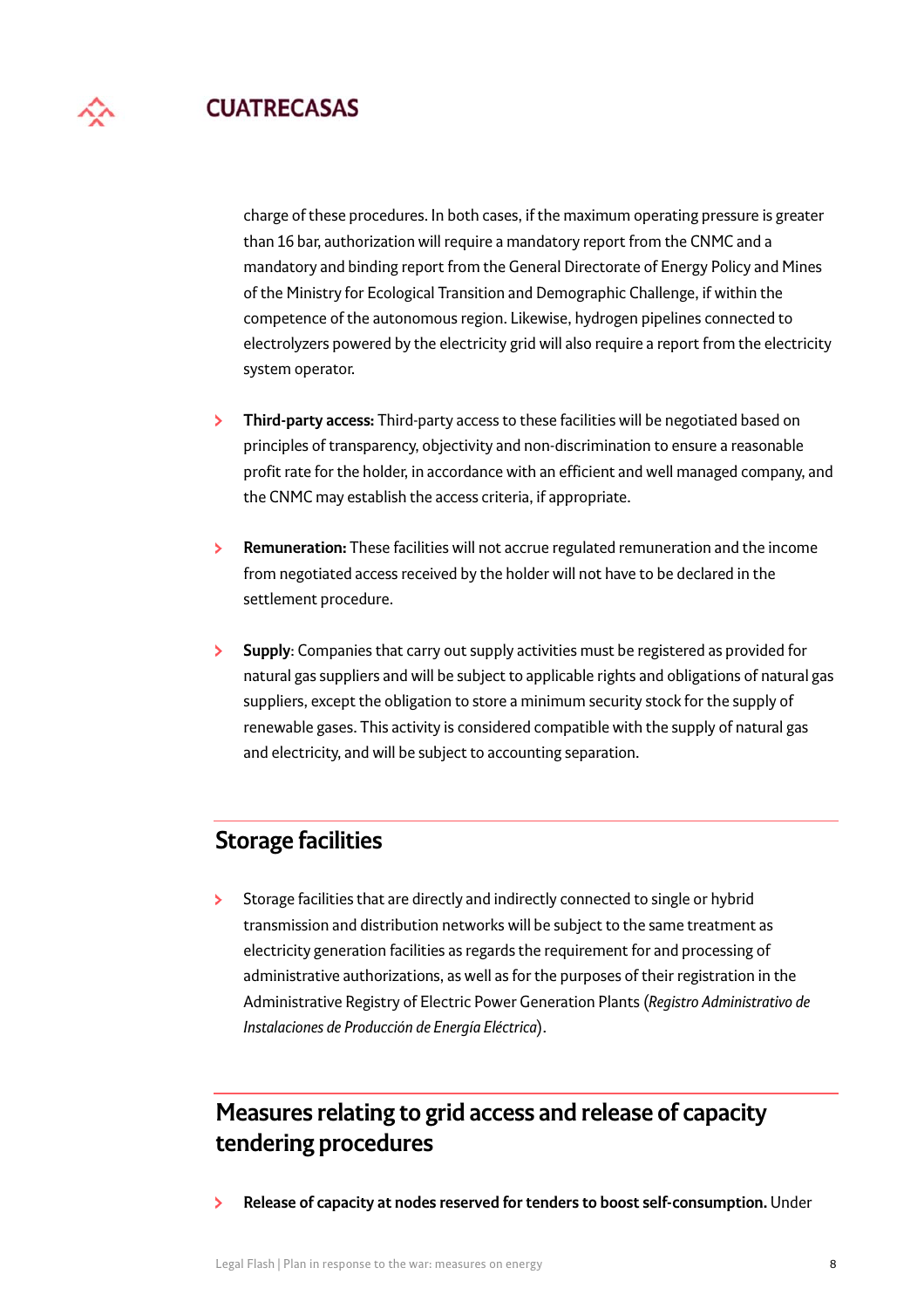

article 8 of RDL 6/2022, grid access capacity can be requested and awarded at nodes on the transmission network where capacity had become available and had been blocked, pending the call for tenders for allocation. These tenders were announced in the resolution of the Secretariat of State for Energy approved on June 29, 2021, and the term to launch the procedures was to be no later than April 30, 2023. This deadline is now extended by a further two months (twelve months from the corresponding announcement). The capacity available that has been unblocked and released is, however, limited to 10% of the capacity available, a percentage that, according to the decree-law, amounts to 7 GW. For two years, the capacity released will be reserved for self-consumption facilities from renewable sources in which the consumption (the contracted power capacity in period 1) is equivalent to at least half of the facility's generation power. The capacity released in this way will be awarded in chronological order, following the rules on awarding capacity. If two years have elapsed and the capacity released has not been awarded, it may be awarded to other types of electricity generation facilities.

- $\mathbf{S}^{\mathcal{A}}$ **Guarantees in capacity tendering procedures**. The thirtieth final provision of RDL 6/2022 adds other provisions on tendering procedures in nodes with new or increased available capacity, making it easier for that capacity to be tendered out in different stages, provided they are all completed within 12 months from the announcement of the reserve of available capacity. The same provision improves the coordination between tendering procedures to award capacity in these nodes and grid access and release of capacity tendering procedures, obliging the projects awarded the tender to preserve the same technical characteristics when they later apply for access and connection. Article 9 refers to all types of tendering procedures to award capacity, including those launched for the award of capacity in fair transition nodes, which impose certain commitments on awardees, as well as guarantees to ensure compliance. The requirement of these guarantees is now generally ratified in the thirtieth final provision of the decree-law.
- **Loss of grid access guarantees**. Under article 9 of RDL 6/2022, any breach of the  $\mathbf{E}$ commitments resulting from the fair transition tendering procedures will result in the enforcement not only of the guarantee provided for the tender, but also that of the guarantee furnished to apply for grid access and connection.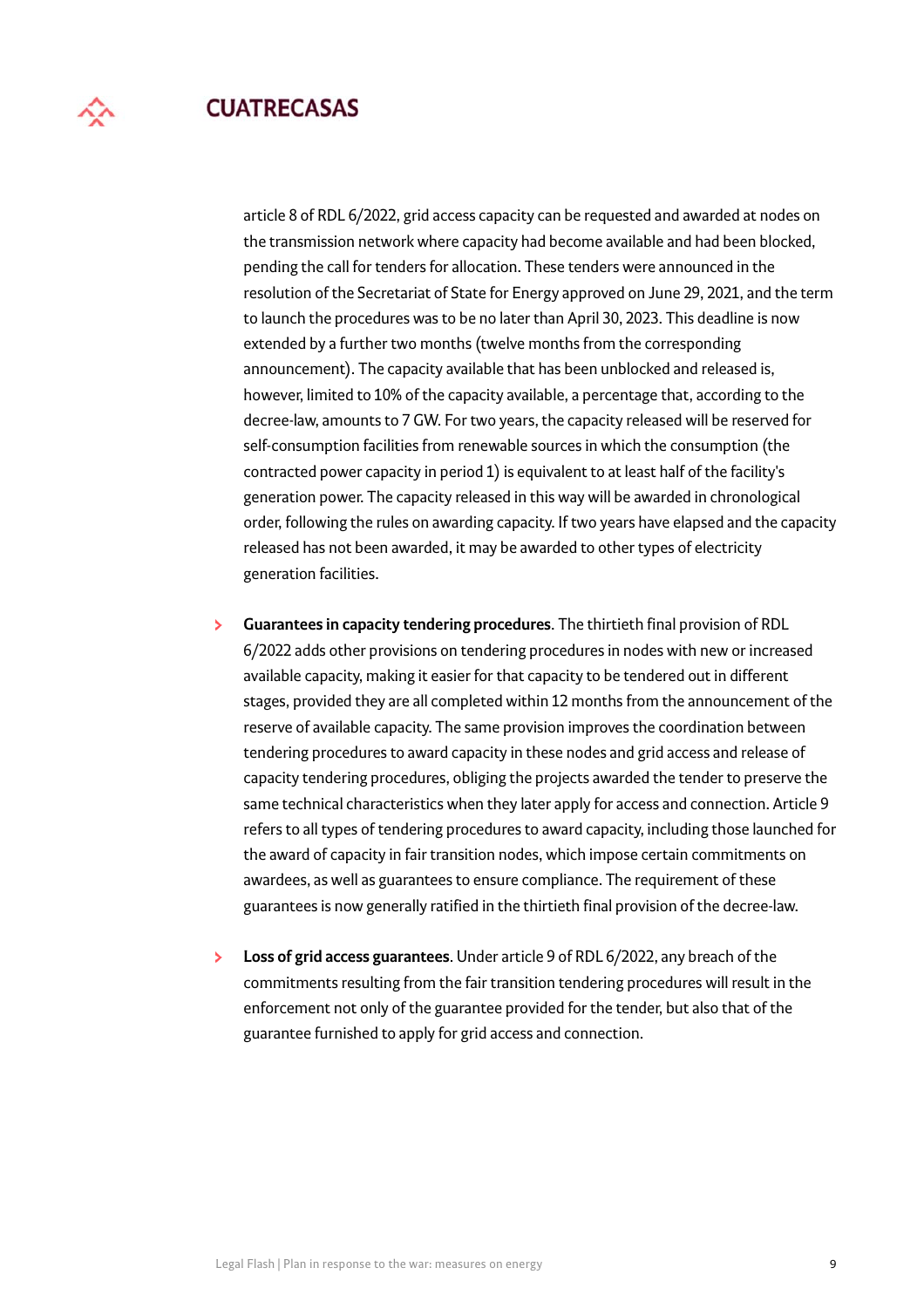

# **Extension of the mechanism to reduce over-remuneration introduced under RDL 17/2021**

The mechanism to reduce the profits made by power plants that produce electricity from technologies that do not emit greenhouse gases established under RDL 17/2021 is extended until June 30, 2022. The same rules and criteria in force to date will still apply, with the following amendments:

- **PPAs:** Bilateral contracts (PPAs) are still excluded, provided they are fixed-price and have  $\mathbf{E}$ a term exceeding one year. However, from now on, energy covered at a fixed price will only be exempt when the agreed price is lower than 67 €/MWh, meaning that agreements reached after RDL 6/2022 enters into force will be affected by this mechanism for the part of the price received for energy under bilateral contracts, whether physical or financial, in excess of 67 €/MWh, and producers will have to pay the difference (although a correction coefficient is included, with an initial value of 0.9, allowing producers to keep a small percentage of that difference).
- $\mathbf{S}$ **Intragroup bilateral contracts:** One rule specifically affects intragroup bilateral contracts, which are now partially subject to the reduction mechanism. Specifically, in the case of intragroup bilateral contracts between producers and suppliers (or any other financial counterparty) belonging to the same vertically integrated group, the hedging price to calculate the reduction will not be the price agreed by the parties, but the selling price to the final consumer, correcting the maximum agreed price with the amount of the average supply margin determined by the CNMC. In these cases, the reduction will be applied to suppliers.

### **Extension of tax cuts for electricity**

To mitigate the escalation of electricity prices, certain previously approved temporary tax measures have been extended. Approved tax measures and temporary extensions:

- $\mathbf{S}^{\pm}$ **Special electricity tax**: Under RDL 6/2022, the reduction of the special electricity tax from 5.11269632% to 0.5%, the term of which was due to expire on April 30, 2022, is now extended until June 30, 2022.
- $\mathbf{E}$ **Tax on the value of electricity generation**: The tax on the value of electricity generation has been further suspended, having been first approved under RDL 12/2021 for the third